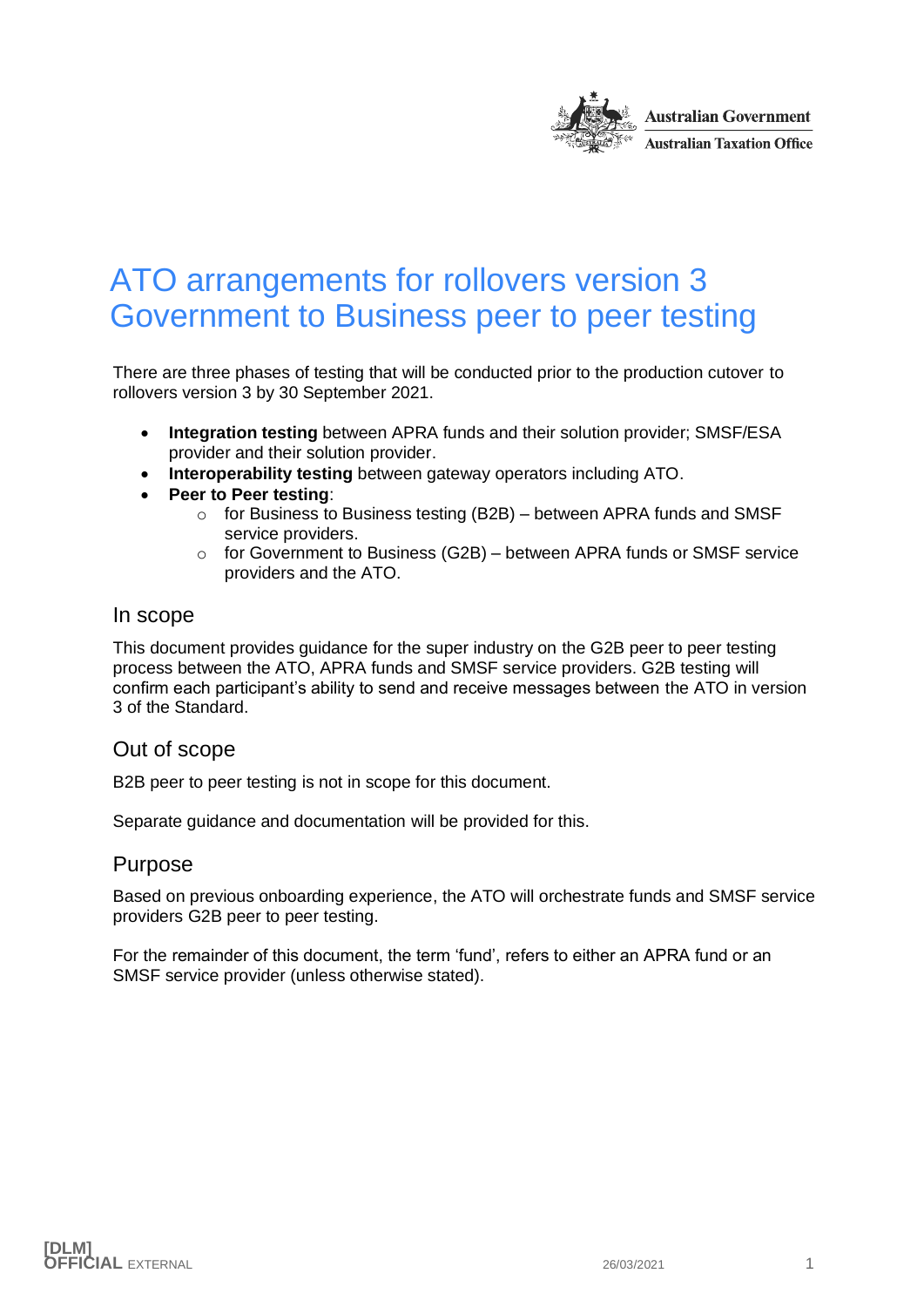## Approach

To facilitate an orderly process during the transition to production cutover, the ATO will schedule funds for G2B peer to peer testing.

- A schedule will be in effect from the end of March 2021 through to 30 September 2021
- Funds will need to give at least ten business days' notice that they are ready to commence G2B peer to peer testing to the ATO via [SuperStreamStandards@ato.gov.au](mailto:SuperStreamStandards@ato.gov.au)
- We cannot guarantee that we can accommodate the fund's preferred testing time frame but we will endeavour to meet their request
- A fund will complete a series of testing scenarios which are outlined in the Rollover [V3 Conformance Testing Guide.](https://softwaredevelopers.ato.gov.au/rolloverV3) The guide outlines the steps involved in each of the peer to peer test sequences listed for unclaimed superannuation money (USM – APRA funds only), electronic portability forms (EPFs) Section 20Cs (APRA funds only) and release authorities (RAs).
	- Each test scenario should be performed by the fund
	- Each test requires checking of both sending and receiving solution correctness.
- The G2B peer to peer testing process is anticipated to take 5 business days to complete for each fund, however this is only a guide and may vary by provider/fund, based on testing/implementation complexity and any issues which may arise.
- As with B2B peer to peer testing, funds may have multiple Unique Super Identifiers (USIs) using the same registry system. In this scenario it is not necessary for every USI to complete separate/discrete peer to peer testing. We recommend testing be completed for different registry systems and implementations of those registries. Funds must be satisfied they have successfully performed sufficient testing before updating their certification values.

### Process

- **1. G2B peer to peer testing schedule**
	- the fund will email [SuperStreamStandards@ato.gov.au](mailto:SuperStreamStandards@ato.gov.au) indicating their preferred testing start date 10 business days prior to that date (please include 'G2B testing' in the subject line)
	- the ATO will respond confirming a test start date within two business days
	- the ATO will issue a reminder two business days prior to the start date

#### **2. Entry criteria**

- Fund participants **must** have completed integration testing
- Gateways **must** have also completed interoperability testing with the ATO.

#### **3. Testing**

- Tests are to be completed as per the test quide
- Funds must complete ALL relevant test cases
- we anticipate G2B testing to take up to 5 business days however in some circumstances more days may be required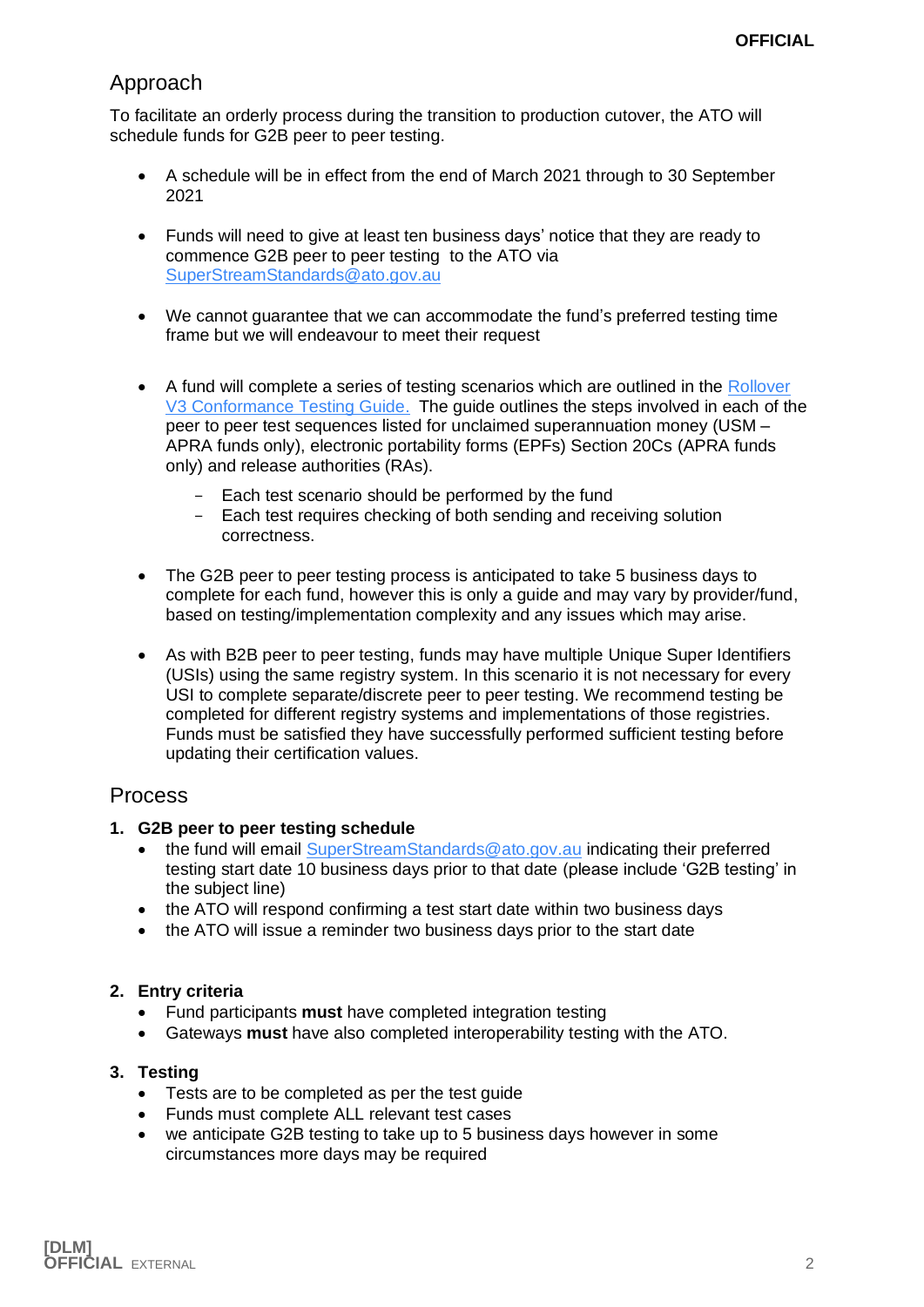#### **4. Issues and troubleshooting**

• Funds will be responsible for problem diagnosis, remediation and re-testing between their solution providers and or gateways with support from the ATO as required

#### **5. Test results and scoring**

- Results are self-assessed and rated by the receiving entity, as follows:
	- o **PASS** recipient advised test scenario passed
	- o **FAIL** recipient advised test scenario not passed
	- o **INCOMPLETE** fund elects not to complete test
- Overall scoring for a fund will be reflected in the 'testing matrix' (refer Appendix A) summarising each test scenario results for the fund.

#### **6. Exit criteria and production readiness**

- A fund will meet exit criteria when it has successfully completed each relevant test in their 'testing matrix'.
- Once exit criteria have been met, participants can proceed with other production readiness tasks such as B2B peer to peer testing

### **Where to go for assistance on this process**

Queries about scheduling or test processes should be directed to [SuperStreamStandards@ato.gov.au](mailto:SuperStreamStandards@ato.gov.au) mailbox.

## **Further documentation**

Rollover User Guide:

[https://softwaredevelopers.ato.gov.au/sites/default/files/2020-11/Rollover\\_v3\\_User\\_Guide-](https://softwaredevelopers.ato.gov.au/sites/default/files/2020-11/Rollover_v3_User_Guide-V3.02.pdf)[V3.02.pdf](https://softwaredevelopers.ato.gov.au/sites/default/files/2020-11/Rollover_v3_User_Guide-V3.02.pdf)

Data and Payment Standard V3.0 pages on the [www.softwaredevelopers.gov.au](http://www.softwaredevelopers.gov.au/) website: <https://softwaredevelopers.ato.gov.au/rolloverV3>

#### Rollover Message Implementation Guide (MIG):

[https://softwaredevelopers.ato.gov.au/sites/default/files/2020-](https://softwaredevelopers.ato.gov.au/sites/default/files/2020-11/Schedule_4b_Rollover_MIG_v3.0_v0.85.pdf) [11/Schedule\\_4b\\_Rollover\\_MIG\\_v3.0\\_v0.85.pdf](https://softwaredevelopers.ato.gov.au/sites/default/files/2020-11/Schedule_4b_Rollover_MIG_v3.0_v0.85.pdf)